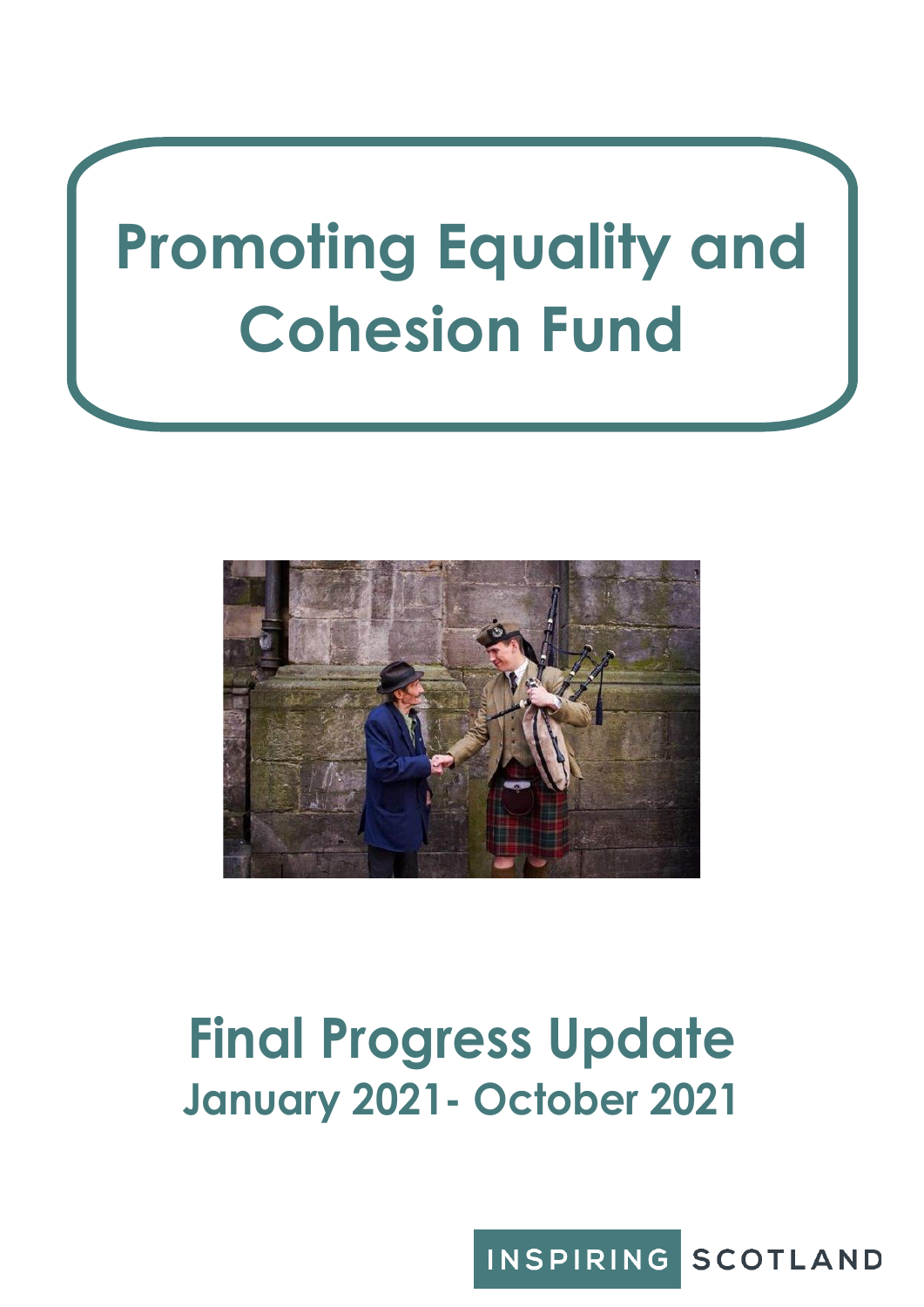## INSPIRING SCOTLAND

### **Contents**

| Section 1: Promoting Equality and Cohesion (PEC) Fund - Overview3                                                                                                                         |
|-------------------------------------------------------------------------------------------------------------------------------------------------------------------------------------------|
|                                                                                                                                                                                           |
|                                                                                                                                                                                           |
|                                                                                                                                                                                           |
| Section 3: January - October 2021 delivery by Scottish Government policy areas6                                                                                                           |
|                                                                                                                                                                                           |
|                                                                                                                                                                                           |
|                                                                                                                                                                                           |
|                                                                                                                                                                                           |
|                                                                                                                                                                                           |
|                                                                                                                                                                                           |
| Outcome I: Discrimination against people who share protected characteristics is reduced and<br>multiple discrimination is addressed so that barriers to participation are reduced.  12    |
| Outcome 2: People covered by hate crime legislation experience lower levels of hate crime 13                                                                                              |
| Outcome 3: People and communities are supported to participate in and engage with services and<br>civic society; their contribution is recognised, and community cohesion is increased 14 |
| Outcome 4: Current imbalances in representation in all aspects and levels of public life, including<br>education and employment are addressed to better reflect our communities  15       |
| Appendix 1: Number of PEC funded projects by local authority area17                                                                                                                       |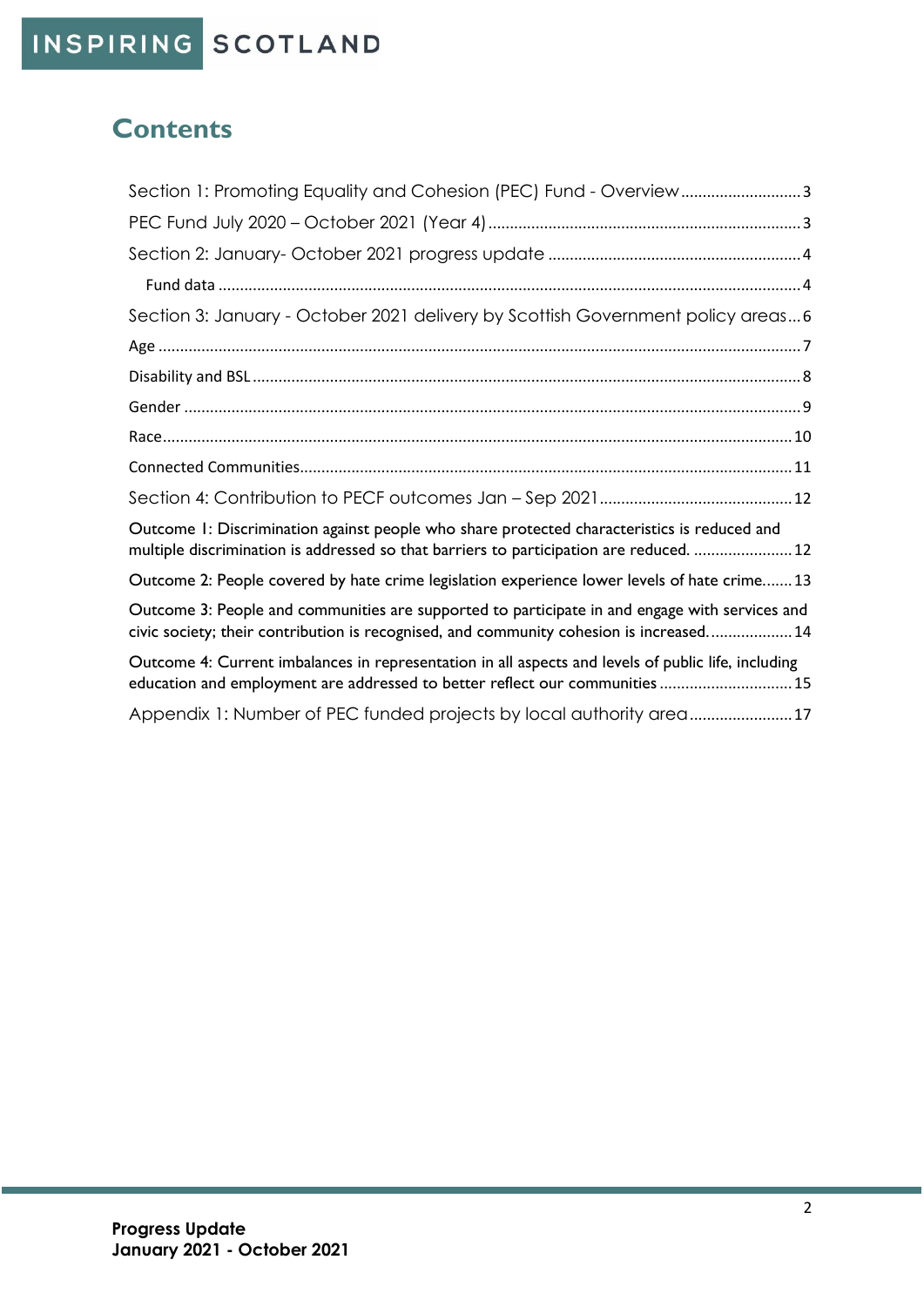## <span id="page-2-0"></span>**Section 1: Promoting Equality and Cohesion (PEC) Fund - Overview**

The Promoting Equality and Cohesion (PEC) Fund 2017 -21 is a Scottish Government programme that aims to make a difference for people and communities, with a focus on the protected characteristics covered by the Equality Act 2010.

Over the course of the first three years 2017 – 2020 £7.5 million was distributed to 61 projects across Scotland supporting 136, 257 people. Due to the COVID-19 crisis, an additional 15 months of funding was agreed in July 2020 to extend the PEC Fund until October 2021. Inspiring Scotland took over fund management of the PEC Fund in November 2020.

#### <span id="page-2-1"></span>**PEC Fund July 2020 – October 2021 (Year 4)**

In April 2020, the Fund was extended for a period of 15 months to October 2021. A further £3.18m was granted through 61 grants to 55 organisations. This extension year is referred to as Year 4.

In February 2021 Inspiring Scotland launched the Scottish Government's Equality and Human Rights Fund (EHRF), a new funding programme which is an evolution of previous Scottish Government funding streams, including PECF and Scottish Government funding for national partners.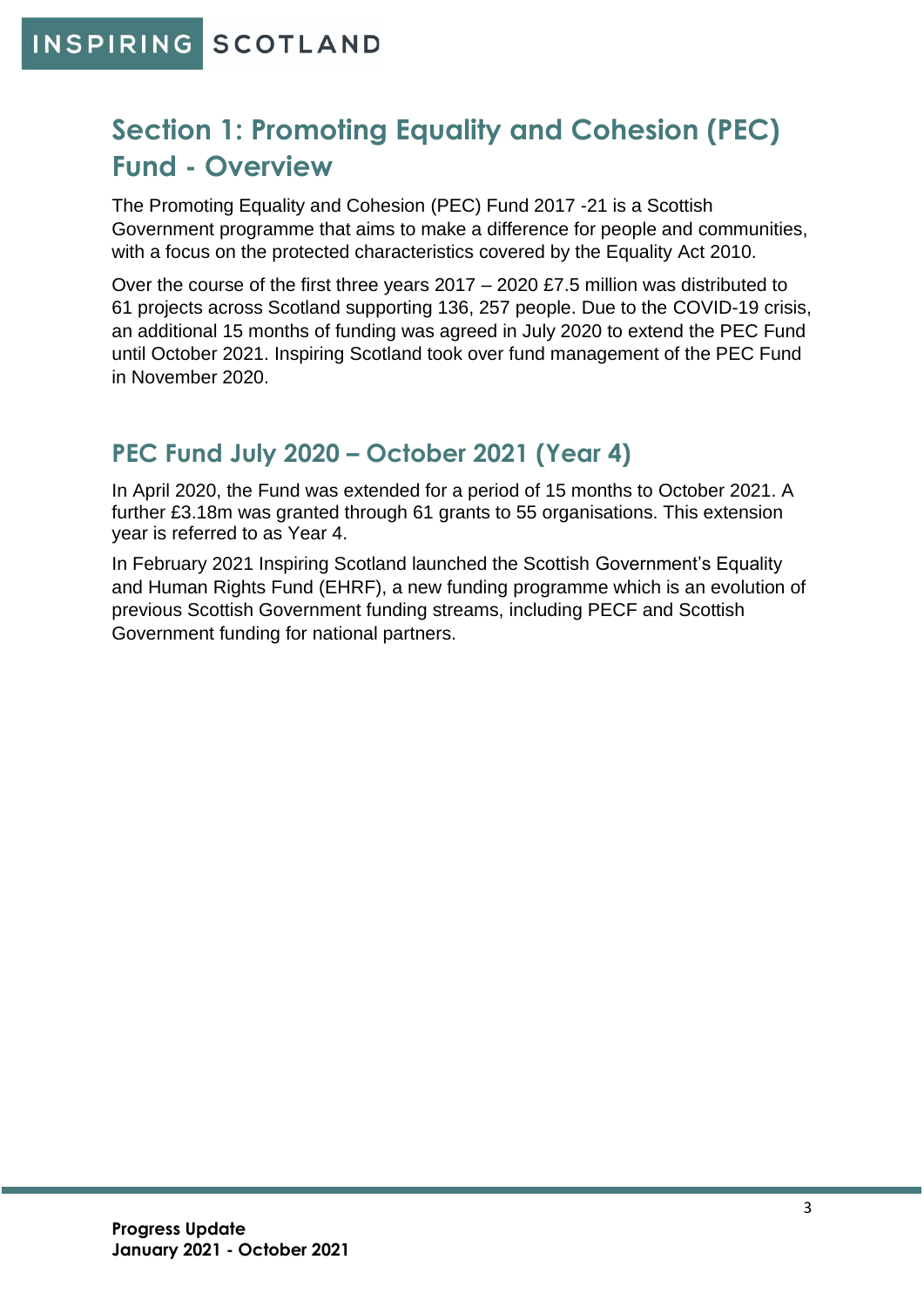#### <span id="page-3-0"></span>**Section 2: January- October 2021 progress update**

This report provides an overview of the progress of funded projects during the period July to December 2020. It is based on reports funded projects submitted in November 2021.

#### <span id="page-3-1"></span>**Fund data**



Projects were asked to tell us about people they worked with and the protected characteristics they shared. The graph below is based on their self-reporting. Some organisations were able to gather this information more easily than others. The majority of funded groups were focussed on reducing barriers to participation and inclusion with people from different racial and ethnic groups. This is reflected in reported data with race selected as the protected characteristic for the highest number of people supported.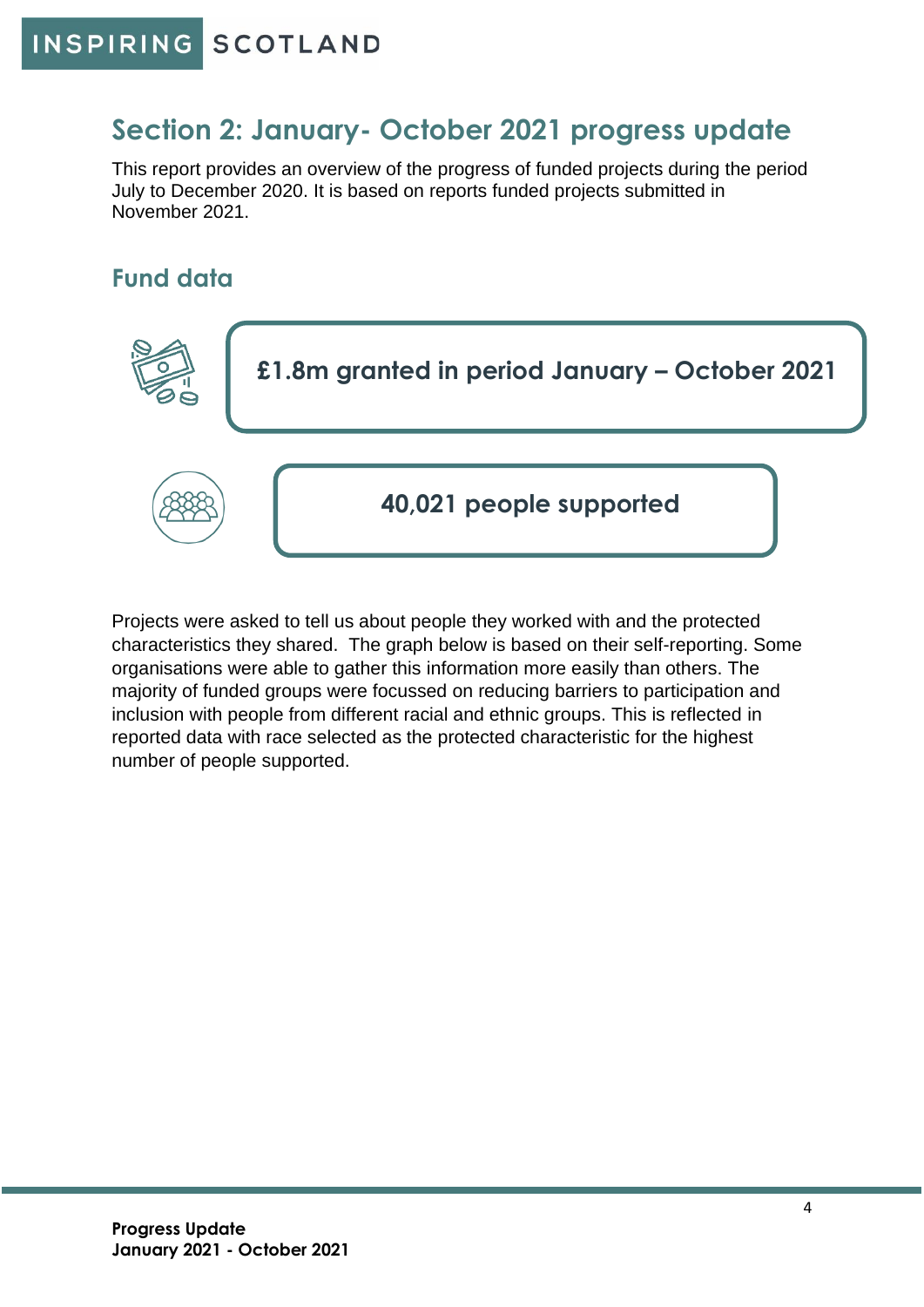

The graph below provides an overall picture of the PEC Fund outcomes selected by the funded groups. The majority selected two of the Fund outcomes, with Outcome Three, *people and communities are supported to participate in and engage with services and civic society; their contribution is recognised, and their community cohesion is increased* being the most common among all of the projects. Whilst there were relatively fewer organisations working towards outcome 2, *People covered by hate crime legislation experience lower levels of hate crime, the reports* provide strong examples of the support provided to victims of hate crime, and provide insight into the time and effort of all involved.

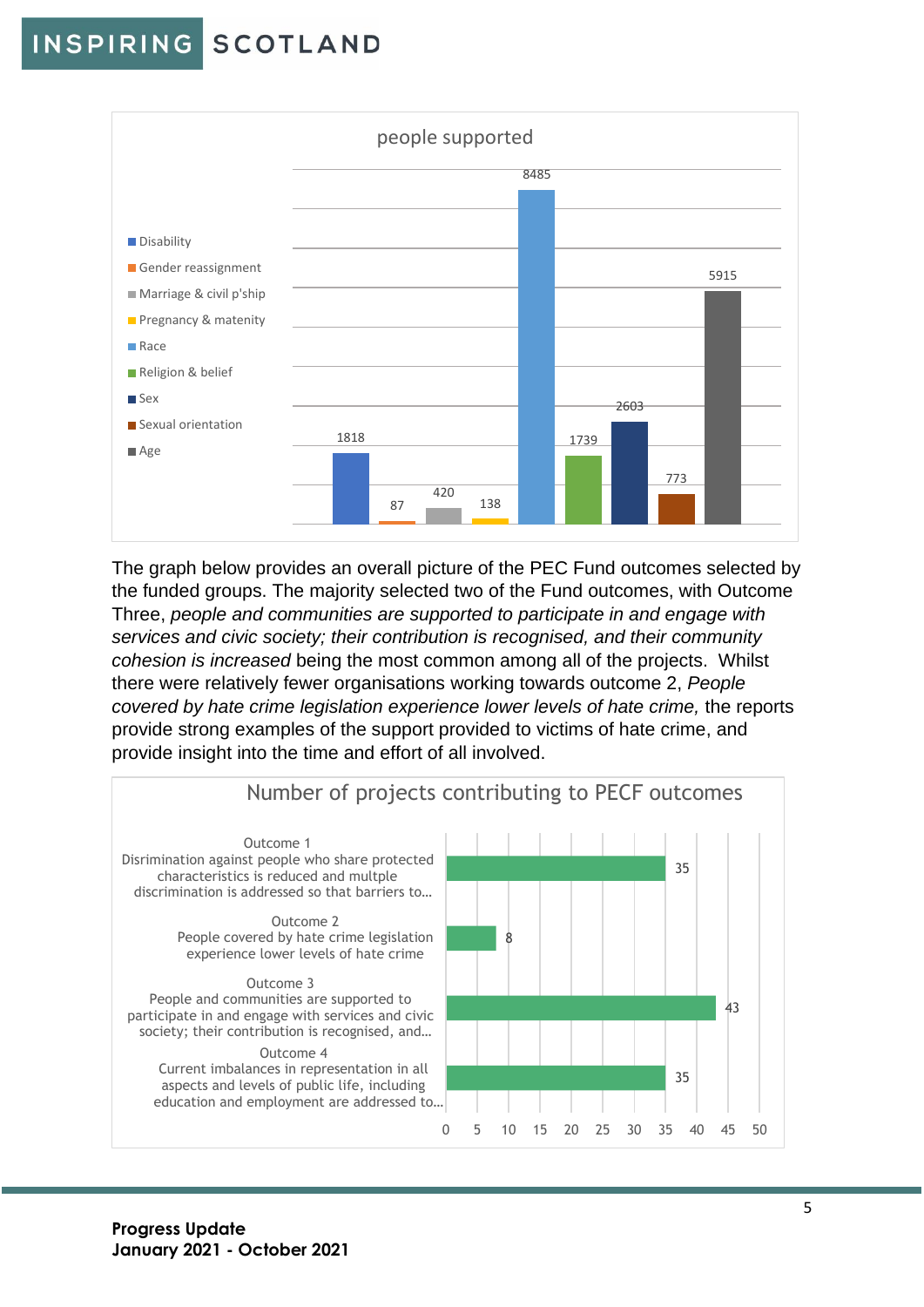## <span id="page-5-0"></span>**Section 3: January - October 2021 delivery by Scottish Government policy areas**

The following sections provide more detail on the PECF projects by broken down by key Scottish Government policy area. While intersectionality was a feature with most projects supporting people with multiple protected characteristics, we have categorised by policy area based on the more dominant protected characteristics represented. The number of projects within each policy area, funding amounts, and numbers reached are shown below, with some activity highlights showing the breadth of support provided.

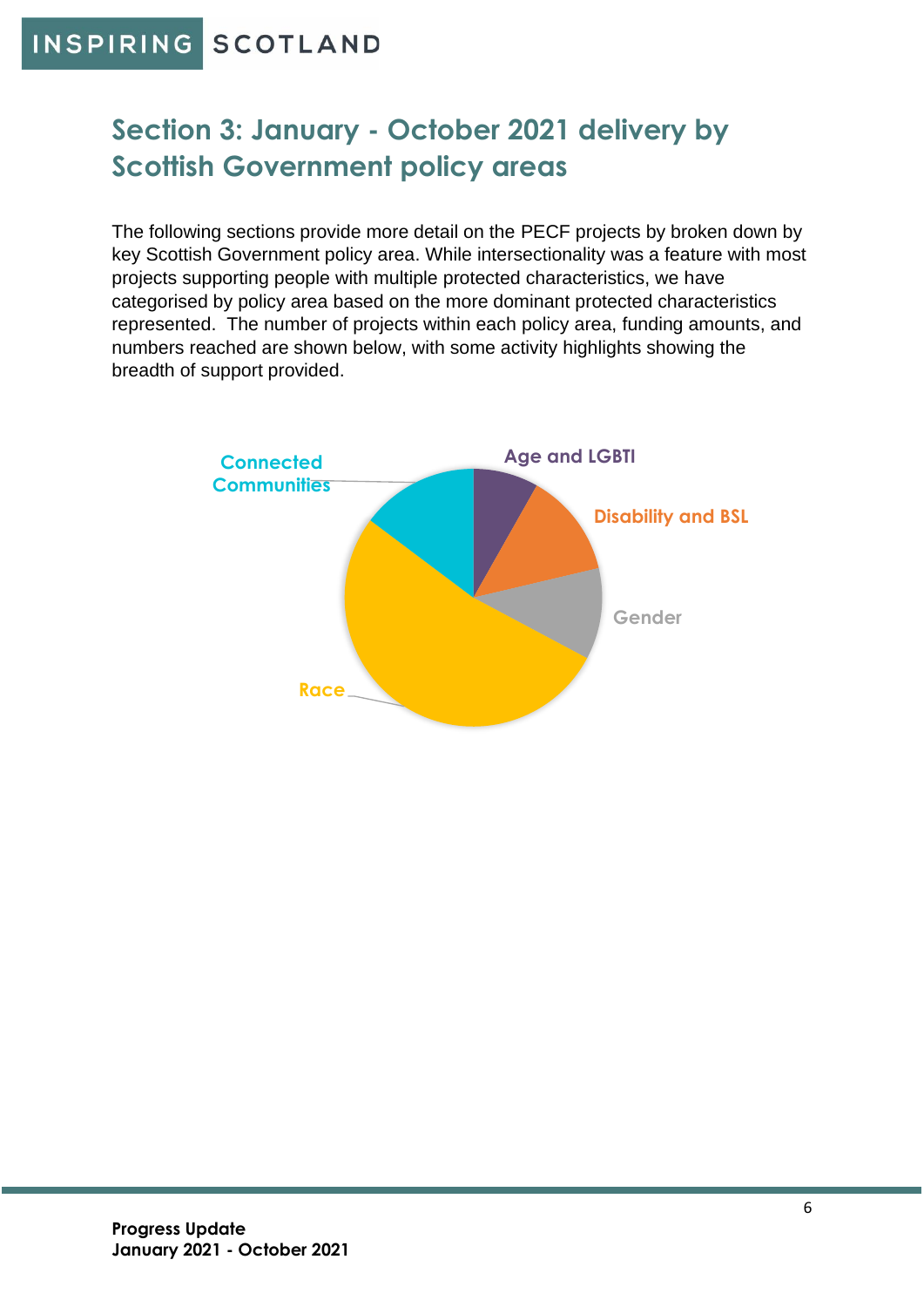## INSPIRING SCOTLAND

<span id="page-6-0"></span>**Age**

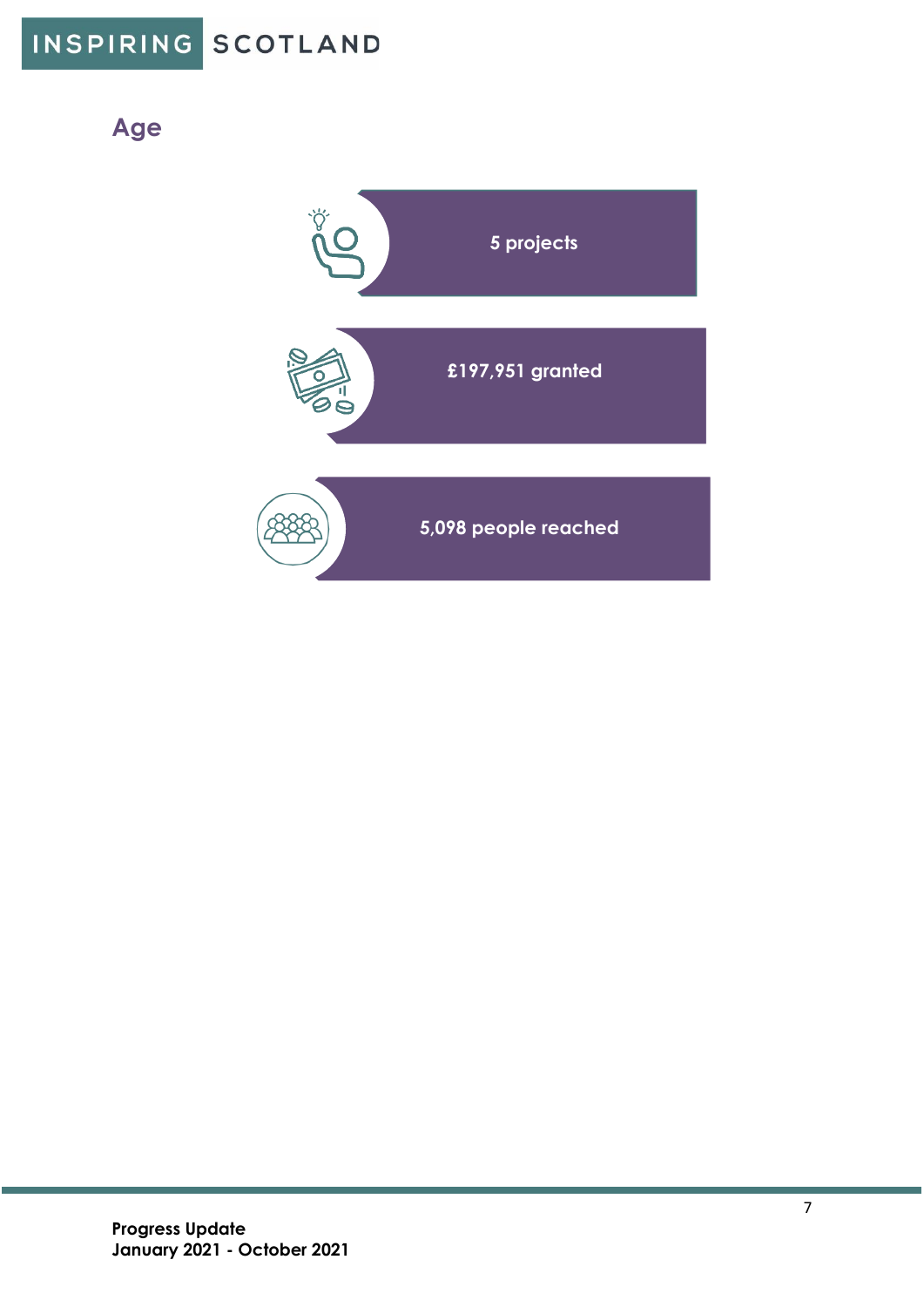

### <span id="page-7-0"></span>**Disability and BSL**

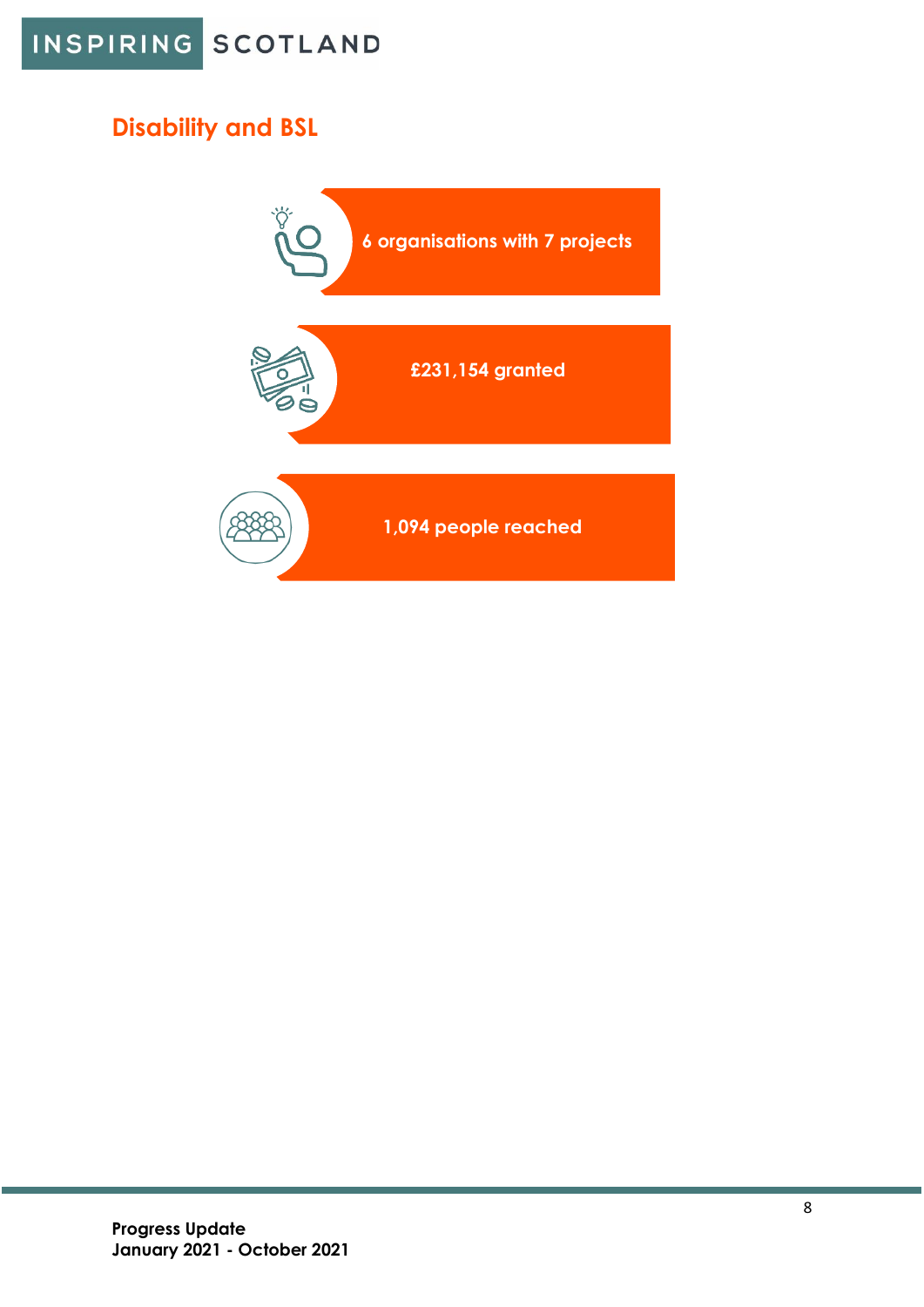

#### <span id="page-8-0"></span>**Gender**

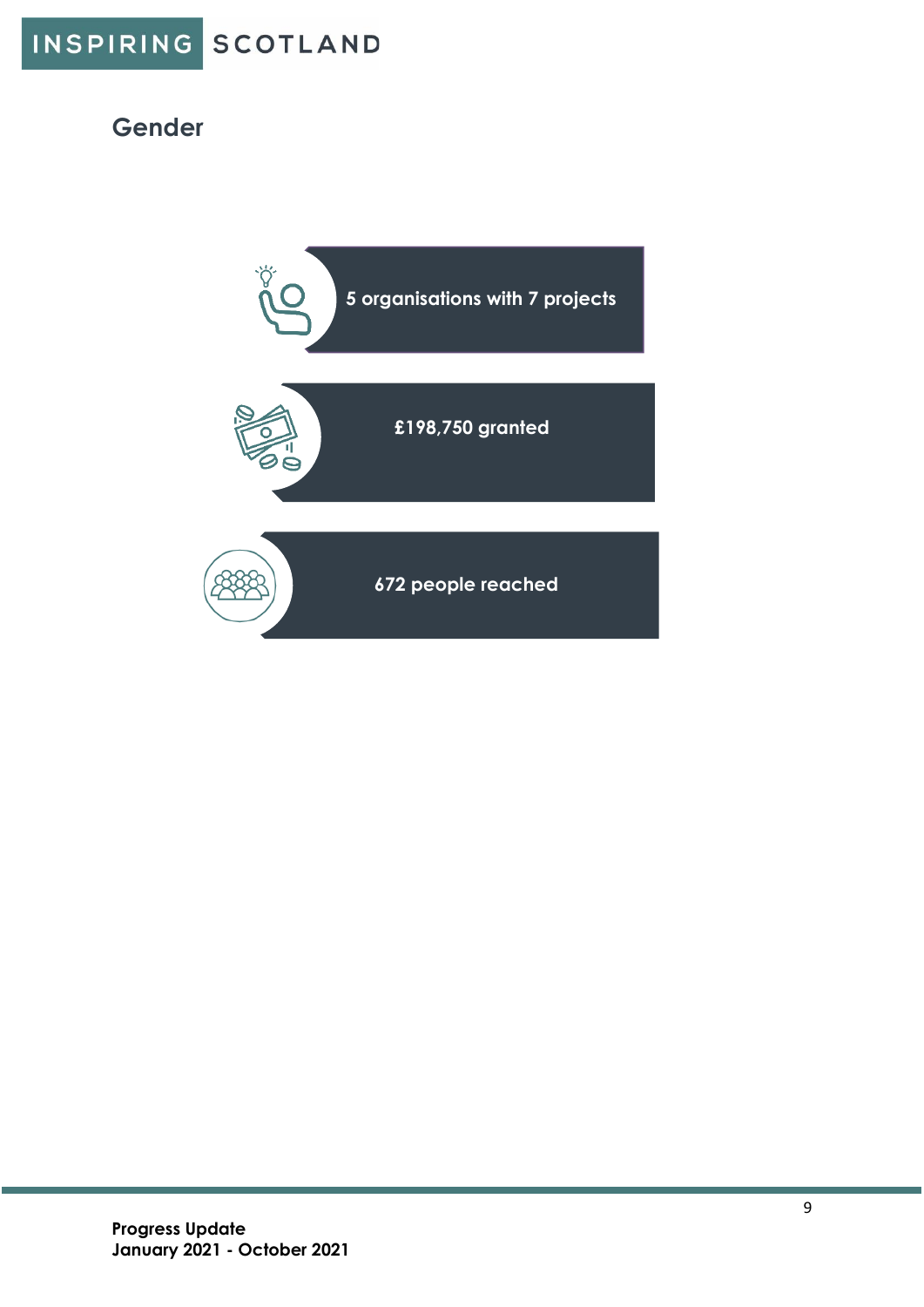

#### <span id="page-9-0"></span>**Race**

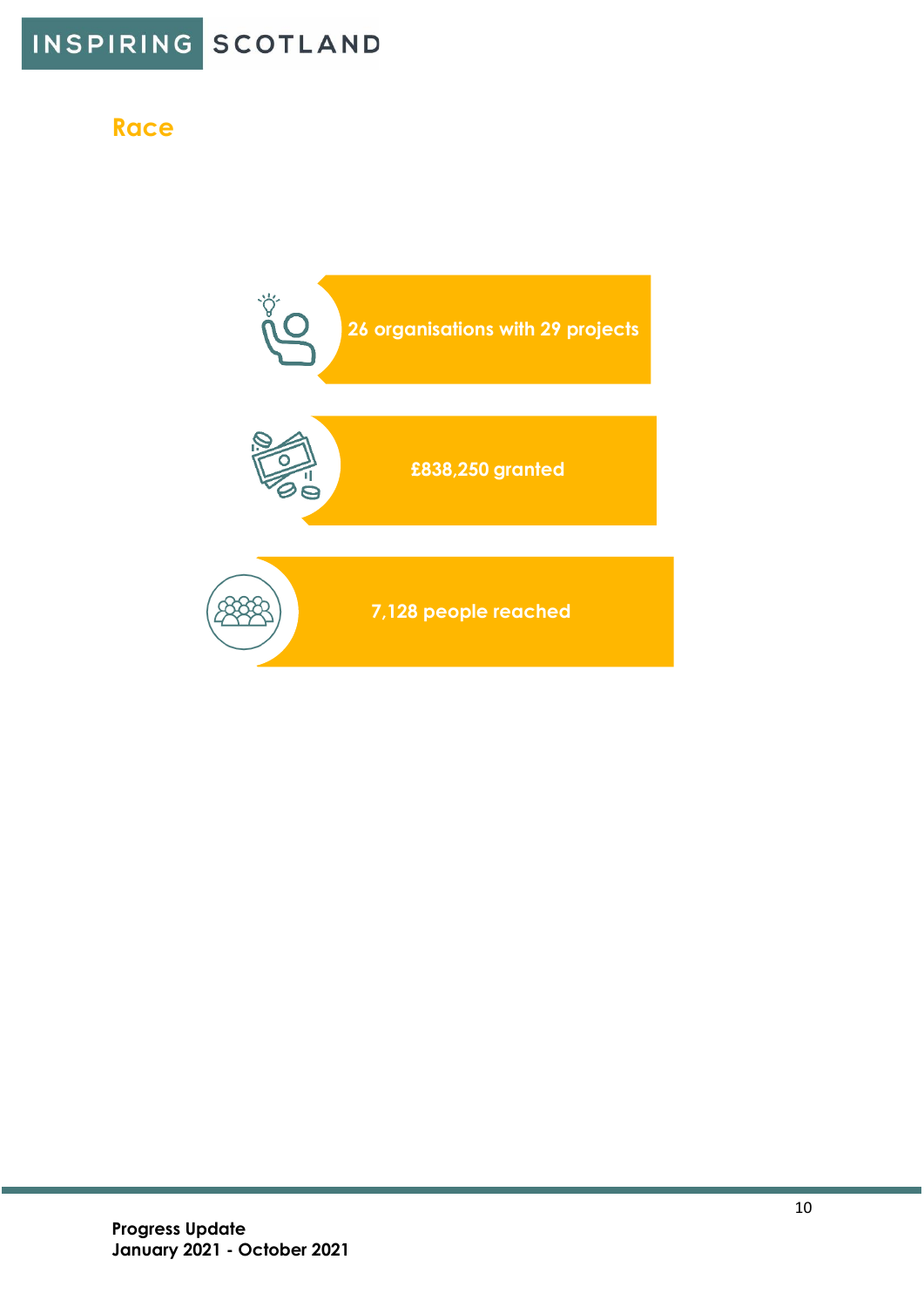

#### <span id="page-10-0"></span>**Connected Communities**

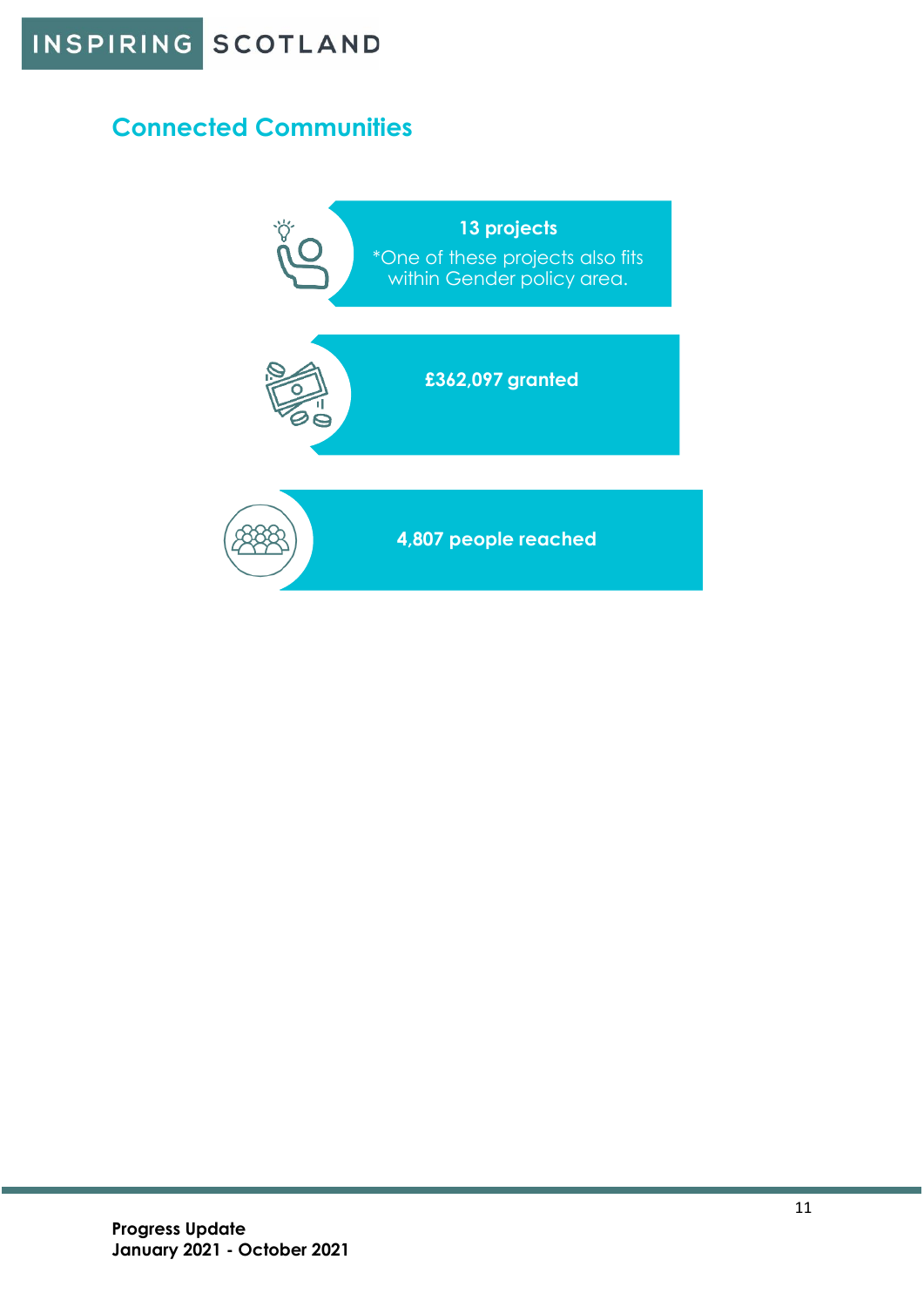## <span id="page-11-0"></span>**Section 4: Contribution to PECF outcomes Jan – Sep 2021**

The following sections provide more detail of the funded activity with each of the four PECF outcomes. Although the quality of the responses varied in terms of data and impact, there was some strong evidence of output.

<span id="page-11-1"></span>**Outcome 1**: **Discrimination against people who share protected characteristics is reduced and multiple discrimination is addressed so that barriers to participation are reduced.**

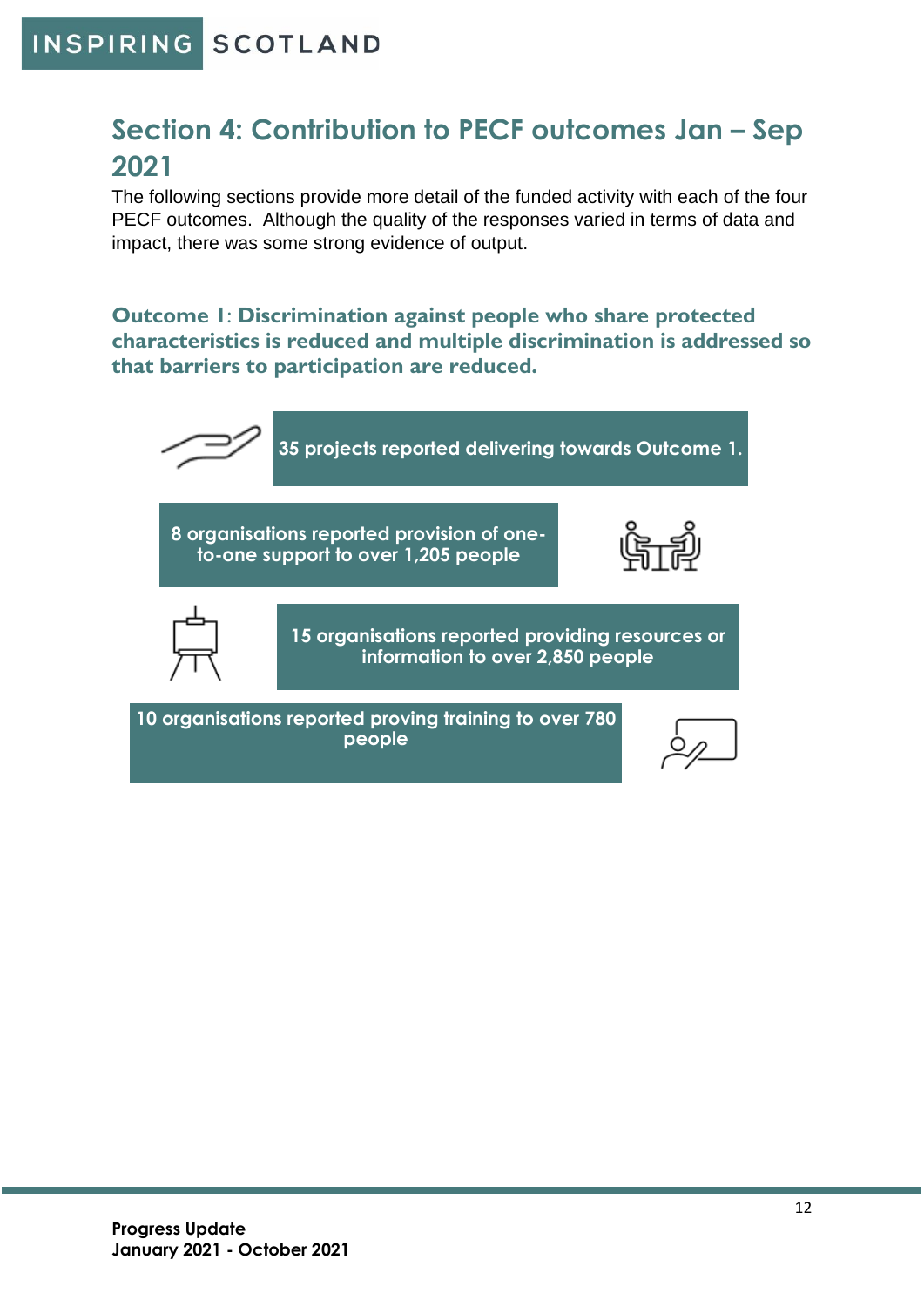<span id="page-12-0"></span>**Outcome 2: People covered by hate crime legislation experience lower levels of hate crime.**

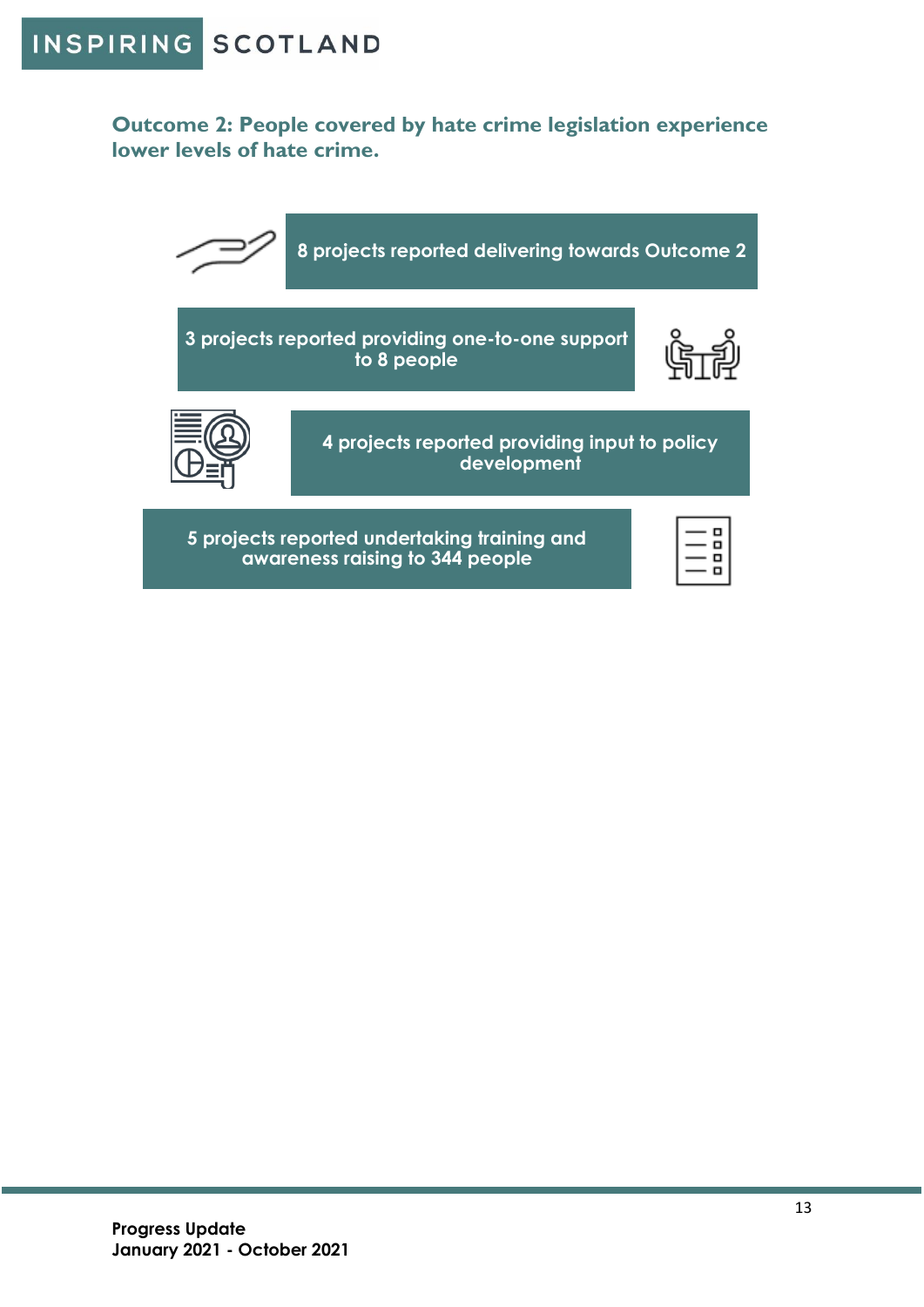<span id="page-13-0"></span>**Outcome 3: People and communities are supported to participate in and engage with services and civic society; their contribution is recognised, and community cohesion is increased.**

**43 projects are delivering towards Outcome 3. 6 projects reported delivering information and skills sharing with over 760 people 11 projects reported providing one-to-one support for over 1000 people** 

**13 projects reported supporting 466 people to undertake training and gain qualifications**

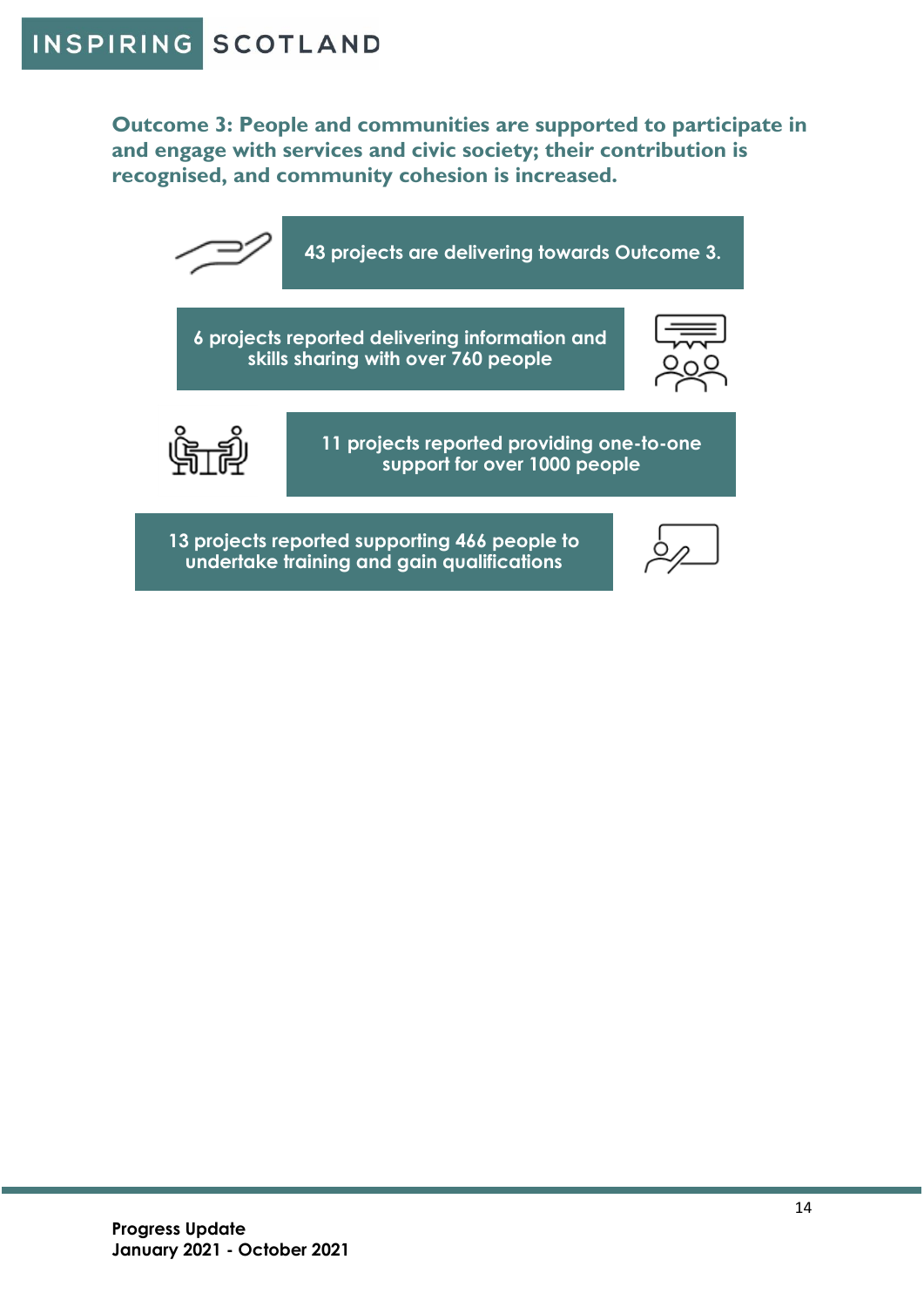<span id="page-14-0"></span>**Outcome 4: Current imbalances in representation in all aspects and levels of public life, including education and employment are addressed to better reflect our communities**

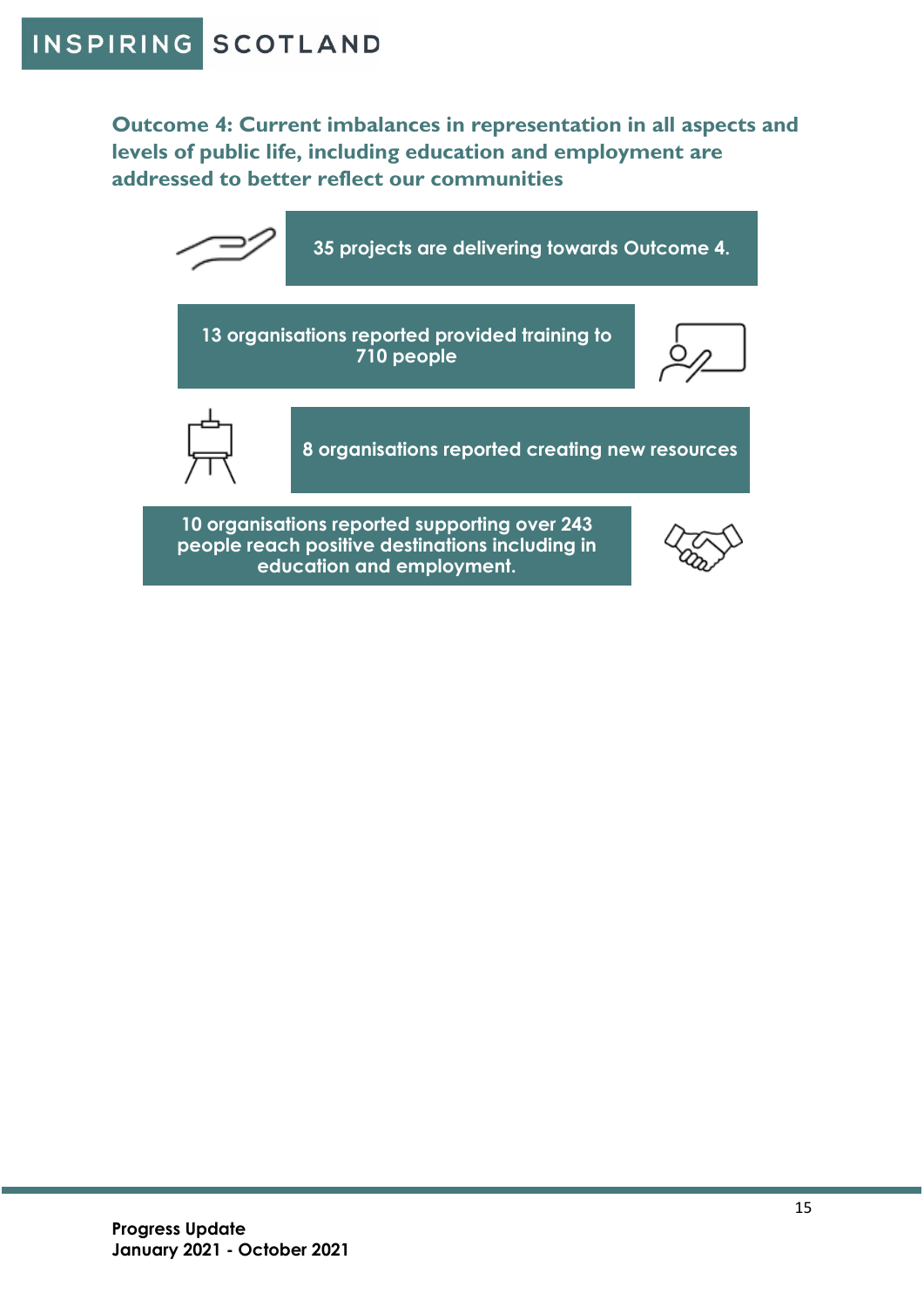#### Section 5: Key Themes and Challenges

Organisations were asked to identify the key challenges encountered during the reporting period. Although this was an open question without a specific refence to COVID-19, the analysis showed that the this remained a dominant theme throughout. This shows the disproportionate impact that the pandemic is having on people experiencing disadvantage, and the difficulty services face in reaching and supporting these groups.



Covid-19 and the associated restrictions are being disproportionately felt by those that already face disadvantage

Activities focused on participation and cohesion have been particularly challenging to run during lockdown because of the lack of face to face work and screen fatigue





Remote service delivery has been impacted by communication challenges particularly among BSL users and people with Englaish as a new language

Digital exclusion due to lack of hardware, lack of WiFi or data, particularly among migrant communities and older people





Increase in demand for services for asylum and housing and income advice and change in entitlements among EU nationals post Brexit

Ongoing impact of COVID, lockdown, and associated poverty concerns have had an increasingly detrimental impact on peoples' mental wellbeing





Systemic language used around human rights is inaccessible to many, makding it difficult for peole to feed into getting their rights heard.

Some of the funded work has been impacted in a positive way such as increased reach and participation, made possible through digital working